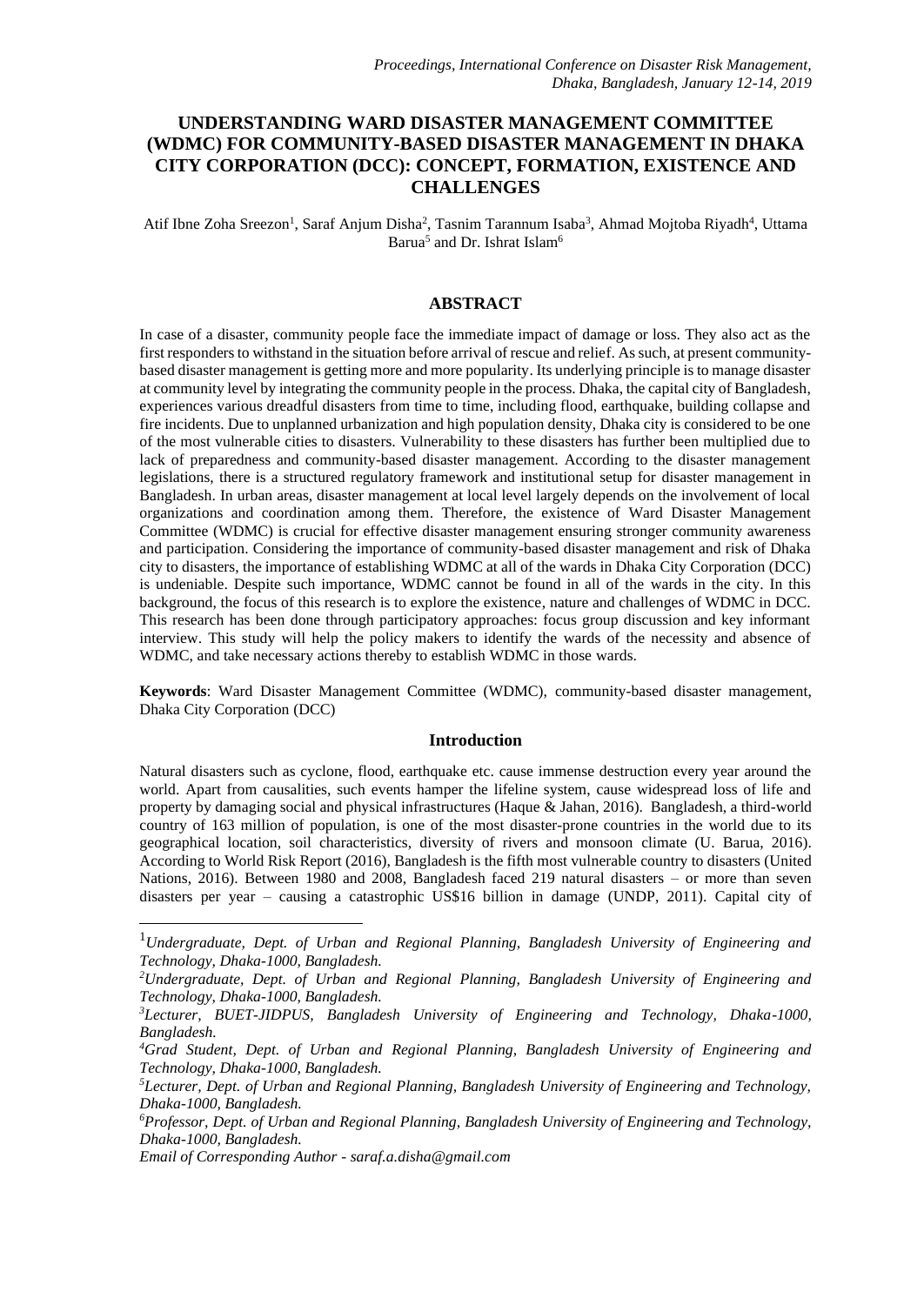## *Atif Ibne Zoha Sreezon, Saraf Anjum Disha, Tasnim Tarannum Isaba, Ahmad Mojtoba Riyadh, Uttama Barua and Dr. Ishrat Islam*

Bangladesh, Dhaka, is one of the most densely populated cities of the world with a population of 18.89 million (BBS, 2015). Rapid urbanization, unplanned physical development and high population density of Dhaka makes it extremely vulnerable to urban disasters (Rahman, 2006). Due to geographical location and historical earthquake events, Dhaka is among the 20 major world cities that are at the greatest risk (M. M. Rahman, 2018).

In urban context, nature of climate change and its effects transmute, accumulating towards secondary hazards causing further damages. With the recent awareness of Disaster Risk Reduction (DRR), it has been realized that to combat and reduce the effects of natural and man-made disasters, a local level disaster management body is an absolute necessity. In urban area such as Dhaka city which has an urbanization rate recorded for 2010 of 44 per cent (Zaman & Akita, 2011), disaster risk management is a crucial task which if not handled properly, can result in a catastrophic failure of the city in the event of a large-scale disaster. Among the hazards which is faced by Dhaka city are flooding and severe water-logging, earthquake, and fire are mentionable (Stott & Nadiruzzaman, 2014). These hazards are not isolated-events that occurs without any secondary consequences. These disasters can expose the residents of the city to a multitude of hazards such as road blockage, electrical failure and secondary fire hazards. To manage and reduce the damage, a local level disaster management body that can coordinate with the local community and the government institutions in times of natural disaster is vastly important.

Though government at all institutional levels are involved in disaster management, the role and activities of local government are particularly critical. Organizations at local level can play a key role in protecting life and reducing loss and damage through immediate actions (Col, 2007). Having profound knowledge about the area and community, local government plays an important role before, during and after the disaster. Effective collaboration between local community and local government authorities is an essential part of natural disaster management (Perry, 2007). This local level committee can interface with both the government bodies and people from local communities. This committee can also be utilized as the platform to bring together people who want to help out and are actively working for the community, so that a recognition can be given to them. Furthermore, it would help in raising necessary resources to work effectively and accountability of the people working of the community.

Despite the increasing importance of role of local government in disaster research, there have been few comprehensive studies, particularly with regard to developing countries. While managing the Bantul Earthquake (2006) in Indonesia, the capability of local government was very weak due to lack of training and experience in pre and post disaster management (Kusumasari & Alam, 2012). In China, effective preparedness, continuous monitoring and quick decision making of the local government helped managing the Tangshan Earthquake (1976) of magnitude 7.8 in Qing long County (Col, 2007). The inadequate capacity of local administration to deal with relief and rescue work caused immense destruction during Gujarat Earthquake (2001) in India (Tiwari, 2015). Previous research works have also addressed issues of public participation for sustainable hazard mitigation, resource capability of local government, local capacity building and involvement of local institutions in disaster management (Pearce, 2003; Messer, 2003; Allen, 2006; Kusumasari, Alam, & Siddiqui, 2010).

Considering the importance of local level community-based disaster management and risk of Dhaka city in Bangladesh, it can be said that disaster management committee at Ward level (smallest administrative unit of DCC) is required to coordinate mitigation, preparedness, response, and recovery activities at local level. But no research has been carried out till date on this issue. In this background, the objective of this study is to understand the current concept, existence, formation and challenges of Ward Disaster Management Committee (WDMC) for community-based disaster management in Dhaka City Corporation (DCC).

## **Methodology**

For the purpose of this study, firstly secondary data on general profile of Dhaka North and South City Corporation (DNCC and DSCC) including Ward map (2015) and demographic information, etc. were collected from Capital Development Authority (RAJUK), Bangladesh Bureau of Statistics (BBS, 2011) . To understand basic concepts of local disaster management in DCC, the disaster management related legislations in Bangladesh were reviewed. For understanding the existence of WDMC in different Wards of DCC, key informants from DNCC and DSCC were contacted. For further detailed information, key informant interviews were conducted with the Senior Project Officers of SEEDS Asia and International Federation of Red Cross and Red Crescent Society: Bangladesh Delegation, through DNCC and DSCC. From the interview,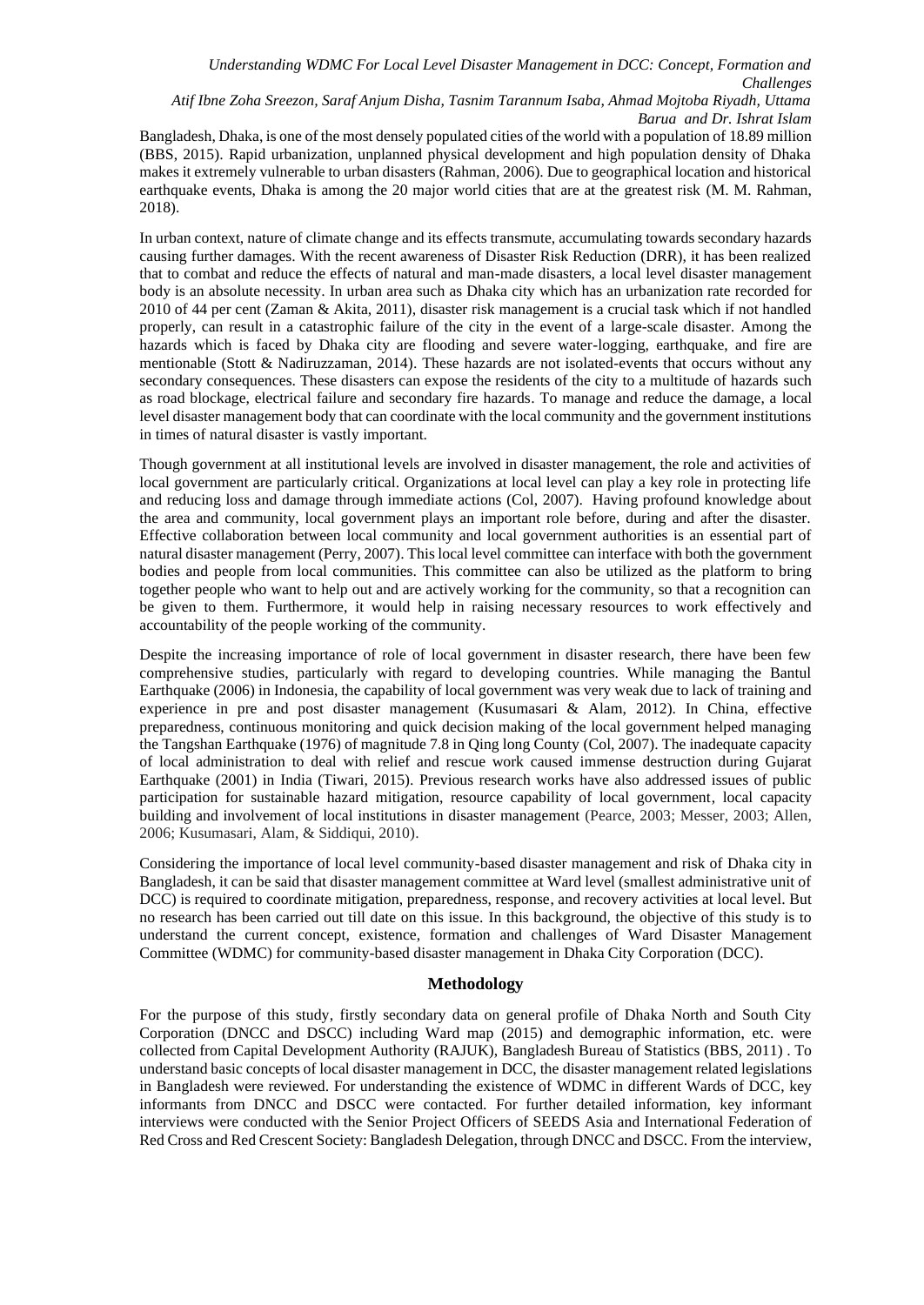a detailed framework of the process of WDMC formation and structure of the committee were gathered. Then the Wards with WDMCs were contacted for a detailed understanding of how they performed their duties and what their roles and responsibilities were. From these interviews and discussions, the current nature of WDMC in Dhaka City Corporation area was analyzed and the challenges of disaster risk management and reduction were interpreted.

## **Study Area Profile**

Dhaka city has rapidly grown in an organic pattern towards the north following physical configurations of the landscape after the liberation war (RAJUK, 2016). The city is classified into three hierarchies of coverage based on jurisdiction and administrative boundary – RAJUK area, Dhaka Metropolitan Area and then the Dhaka City Corporation (DCC) area. DCC area was divided into two sections of Dhaka North City Corporation (DNCC) and Dhaka South City Corporation (DSCC) in 2011 following the amendment of Local Government City (City Corporation) Act 2009 (Ahmed & Mohuya, 2013). A total of 92 wards forms the DCC area (Table 1).

|  | Table 1. Geographical comparison of DNCC and DSCC |  |  |  |
|--|---------------------------------------------------|--|--|--|
|--|---------------------------------------------------|--|--|--|

|       | <b>DNCC</b>         | <b>DSCC</b>         |
|-------|---------------------|---------------------|
| Zones |                     | $\sim$ 4            |
| Wards | 30                  | 56                  |
| Area  | $85.26 \text{km}^2$ | $48.63 \text{km}^2$ |

(Source: DNCC & DSCC, 2017)

Demographic information from Bangladesh Bureau of Statistics shows that 7.64% of the population are infants below 5 years of age, 8.49% in primary school are children of age group (5-9), 9.4% are in junior high school age (10-14), 10.55% are in youth age (15-19), 13.36% are in the age group 20-24, 12.92% are in age 25-29, 27.69% are in age 30-49, 5.64% are in age 50-59, 1.9% are in age 60-64 and 2.41% are in the old age group of above 64 (BBS, 2011).

| Table 2. Demographic information for DNCC and DSCC |  |  |
|----------------------------------------------------|--|--|
|                                                    |  |  |

|                   | <b>DNCC</b> | DSCC      |
|-------------------|-------------|-----------|
| <b>Population</b> | 3,956,302   | 3,014,803 |
| Literacy rate     | 75.23       | 75.31     |
| Sex ratio         | 123.58      | 149.73    |

(Source: BBS, 2011)

## **Concept and Formation of WDMCs**

National Plan for Disaster Management (NPDM) (2010-2015 and draft 2016-2020) has already been developed in Bangladesh which provides a simple model to guide disaster management and emergency response efforts in Bangladesh. Disaster Management Act (2012) provides the legal mandates for government agencies and non-government actors. Standing Order on Disasters (SOD) (first published in 1999 and revised in 2010) clearly outlines the responsibilities of public representatives, ministries, agencies and nongovernmental organizations related to disaster management. According to these legislations, local level coordination in Bangladesh consists of disaster management committees at City Corporation, district, upazila, municipality and union level. Ward-level disaster management committee can be formed under City Corporation Disaster Management Committee (CCDMC) depending on local situations and has not made compulsory in SOD (GoB, 2010). Thus, from the review of the disaster management legislations in Bangladesh, it has been found that WDMC has not been made mandatory in DCC despite its importance. The city corporation authority might not be able to carry out immediate response operations in all the affected wards because of its limited capacity, resource constraint and priority of actions (GoB, 2014). Therefore, existence of a Ward level government organization is required for effective disaster management at the smallest administrative unit in Dhaka city.

From key informant interview with key personnel from DNCC and DSCC it has been found that in practice they do not establish or manage WDMC within their jurisdiction. The formation of WDMC first started in 2010 under the Disaster Preparedness European Civil Protection and Humanitarian Aid Operations (DIPECHO) program. As a part of the program, ten international non-government organizations (NGOs)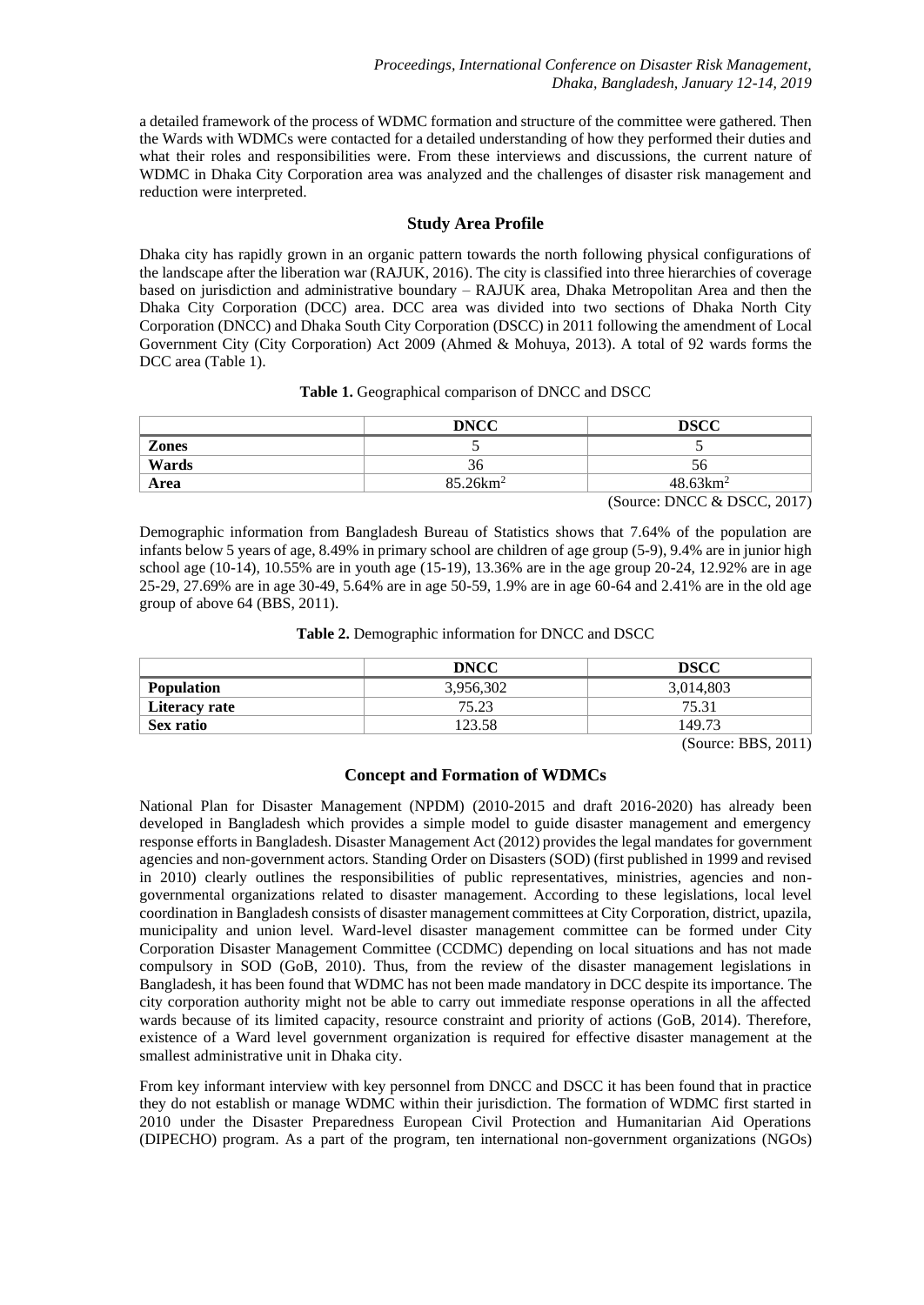*Atif Ibne Zoha Sreezon, Saraf Anjum Disha, Tasnim Tarannum Isaba, Ahmad Mojtoba Riyadh, Uttama Barua and Dr. Ishrat Islam*

established a consortium termed as the National Alliance for Risk Reduction and Response Initiatives (NARRI). The consortium consisted of ActionAid, Concern Universal, Concern Worldwide, Islamic Relief, Oxfam, Solidarités, Plan, Care, HelpAge and Handicap. The purpose of the consortium was to understand necessity of introducing local level disaster management committee. The committee acknowledged the importance of the existence of a local level disaster management organization for urban areas. But there was no act which will obligate in formulating such committee. Therefore, the consortium proposed the idea of WDMC in DIPECHO 6 and started forming committees in Sylhet, Mymensingh and Dhaka in 2011. During DIPECHO 7 and 8 of 2011 and 2012, the formation of WDMC expanded to the Gazipur City Corporation and some of the municipalities of Bangladesh.

From 2011, after four years of practicing WDMC under DIPECHO program, the Government of Bangladesh (GoB) realized the importance of it. In 2012, after the city corporation mayor election, the government declared a gazette mentioning the tasks that the mayors had to perform. The gazette included the formation of WDMC as a responsibility of the mayors but was not mandated. The NARRI consortium has been working to include the WDMC in a government mandate such as Disaster Management Act and Standing Orders on Disaster (SOD). The SOD mentioned the establishment of WDMC in every ward but since it was not imperative, so it mostly depended on the governing bodies.

## **Selection, Existence, Structure and Role of WDMCs**

Under the NARRI consortium, a baseline study was conducted to identify which of the Wards in DCC were better suited for the committee formation. The factors considered for selection of Wards for establishment of WDMC were vulnerability of disaster, risk of damage, geographical location of the Wards which were more susceptible to disasters and few other parameters. The top Wards were then shortlisted and sent to the Mayor for the final selection. Based on the discussion with the Mayor the Wards were selected and the process of forming WDMC was started. Figure 1 shows the Wards in DSCC and DNCC where WDMC were formed (Map).

The structure of committees consists of total 35 members in 21 posts and the members would be selected such that they represent every stakeholder group in respective wards. It also has representatives of 200 trained volunteers who function as the working force for implementing any small initiatives. The structure was formulated by the NARRI consortium and later polished by the Government authorities. At present, the structure follows the government ratification.



Figure 1: Location of the existing WDMCs (Source: Key informant interview)

| Designation in Committee | Representative                                                             |
|--------------------------|----------------------------------------------------------------------------|
| Chairman                 | Ward Councilor                                                             |
| Vice-chairman/Advisor    | <b>Reserved Ward Councilor</b>                                             |
| <b>Member Secretary</b>  | <b>Ward Secretary</b>                                                      |
| Member                   | DWASA, TITAS Gas, Bangladesh Telecommunications, Company,                  |
|                          | Local health personnel, Ansar and VDP, Local mosque/ religious             |
|                          | institution, Local volunteer Organization, Freedom fighter, Civil society, |
|                          | Local High School/ College/ Madrasa, Local NGO, Bangladesh Red             |
|                          | Crescent Society (BRCS), Women representative, Physically challenged       |
|                          | people                                                                     |

Table 3: List of members of Ward Disaster Management Committee (WDMC)

(Source: Ward Survey and Key informant interview)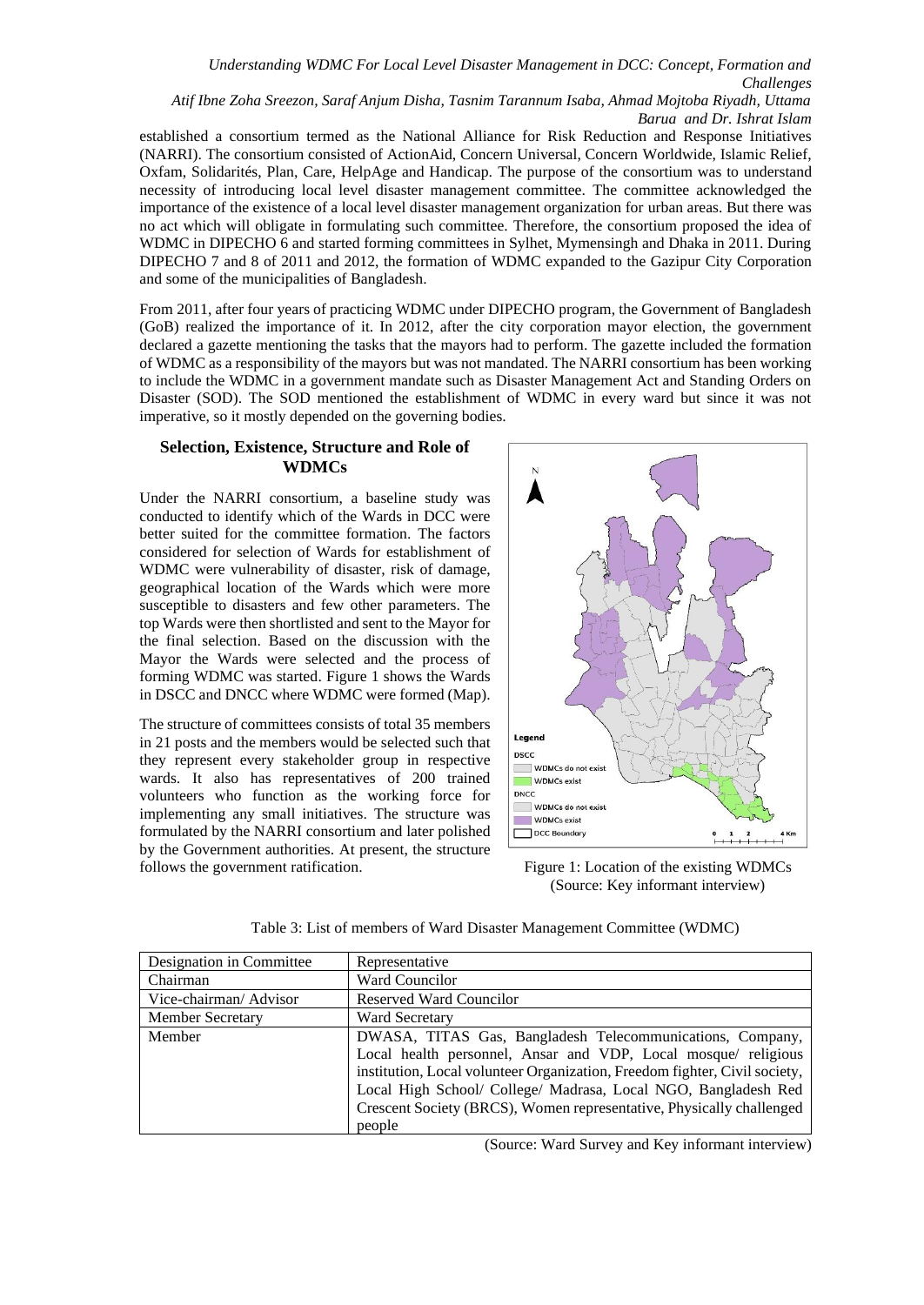The main role of WDMC is to act as a supporting body and ensure that every project, development initiatives are Disaster Risk Reduction (DRR) inclusive. The WDMC would be able to conduct their own study to find the vulnerabilities and needs of the communities, and recommend specific actions to the ward counselor. In case of any new construction or development initiative, the counselor would work with the committee to prepare the list of suggestions of which way the development effort should be directed. In case of any disaster, WDMC would work as a coordinating authority which will be organizing and systemizing all the relief and rescue operations. There would be bimonthly meetings, disaster risk reduction training programs, attending seminars on DRR and performing social works.

#### **Challenges of WDMCs**

While forming the committees and activating them, there were a number of constraints that hindered the process. The challenges can be stated below:

- 1. The interview pointed out the most crucial or root cause of challenges faced by WDMC and implementing authority that the existence of WDMC is not mandated in any of the government acts. Therefore, there are currently no incentive for the WDMCs to work actively for the community. As such, it generates all other challenges mentioned here.
- 2. The committee faced administrative and political hindrance in case of functioning and formulation. It resulted in to uncooperative counselors affected smooth nature of activities in the wards.
- 3. The criteria for selection of member proved to be too rigid sometimes.
- 4. People who were actively helping the community would not be included due to shortage of posts.
- 5. Training volunteers also proved to be difficult, as people could not relate to the significance of it. Availability of volunteers at times of necessity was also disappointing.
- 6. Inter-authority coordination gap was one of the major constraints.
- 7. There was not enough budget from the City Corporation authority which would able the WDMCs to accomplish tasks and avail necessary resources.

#### **Discussion and Conclusion**

WDMCs consisting of local people as volunteers, which can ensure community participation, can function like a bridge between governing bodies and community. The community people know the best for the community and has better knowledge about its resources. At times of disasters, it is the community which can reach out prior to other organizations. Supervising disaster management centrally is not possible and quite wholesome during and after any occurrence. Hence, the government needs to understand the indispensability of such organizations for easier and better performance.

#### **References**

- Ahmed, S. U., & Mohuya, F. A. (2013). *Growth and Development of Dhaka North: 1971-2011.* Dhaka: Journal of the Asiatic Society of Bangladesh.
- Akhter, S. H. (2010). *Earthquakes of Dhaka. Environment of Capital Dhaka—plants wildlife gardens parks air water and earthquake.* Dhaka: Asiatic Society of Bangladesh.
- Allen, K. M. (2006, March 1). Community-based disaster preparedness and climate adaptation: local capacity‐building in the Philippines. *Special Issue: Climate change and disasters, 30*(1), 81-101. doi:10.1111/j.1467-9523.2006.00308.x

BBS. (2011). *POPULATION AND HOUSING CENSUS .* Dhaka: Ministry of Planning.

- BBS. (2015). *Population & Housing Census-2011.* Bangladesh Bureau of Statistics.
- CDMP. (2014). *Scenario Based Earthquake Contingency Plan of Mymensingh Municipality Area.* Ministry of Food and Disaster Management, Government of the People's Republic of Bangladesh. Retrieved October 08, 2018, from https://www.scribd.com/document/261613689/Earthquake-Contingency-Plan-of-Mymensingh-Pourashava-Area
- Col, J.-M. (2007). Managing Disasters: The Role of Local Government. *67*, 114 124.
- GoB. (2010). *Standing Order on Disaster.* Disaster Management and Relief Distribution and Disaster Management Bureau (DMB), GoB, Dhaka: Ministry of Food and Disaster Management (MoFDM).
- GoB. (2014). *Scenario based ward level spatial contingency plan (Ward no. 11, DNCC).* Government of the People's Republic of Bangladesh, Ministry of Disaster Management and Relief. Retrieved October 8, 2018, from https://www.adpc.net/igo/category/ID848/doc/2015-oTKv4A-ADPC CP\_Ward\_No.\_11\_of\_DNCC\_English\_Full.pdf